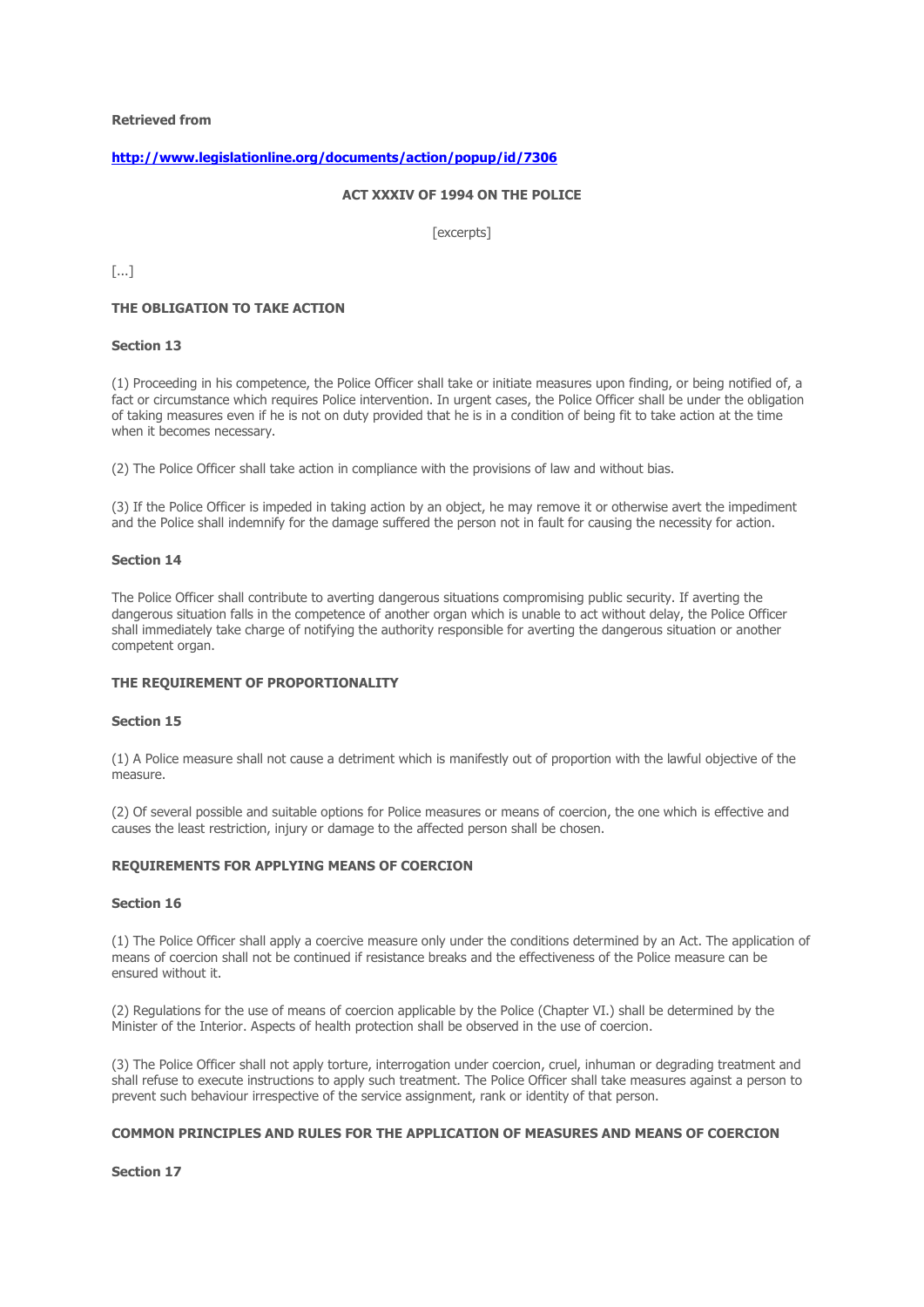(1) In the scope of its competence, the Police may restrict the right to bodily integrity, personal freedom, the inviolability of the residence, personal secrets and the secrecy of correspondence as well as the right to private property, as provided by an Act.

(2) If means of coercion are applied in the course of a Police action, causing an injury or taking a life shall be avoided if possible. Assistance shall be given to the person injured in the course of a Police action as soon as possible, if necessary, the Police Officer shall secure medical aid and if the injured person is taken to hospital the Police Officer shall see that a relative or another person in contact with the injured person is notified.

[...]

## **Section 19**

(1) Everyone shall submit to a Police measure obeying the instructions of the Police Officer if the measure is aimed at the implementation of provisions set forth in statutes, unless otherwise provided by an Act or an international treaty. In the course of Police action, its lawfulness shall not be challenged unless its unlawfulness may be seen as manifest.

(2) In the case of resistance against the lawful measure taken by the Police Officer, the measures and means of coercion determined in this Act may be applicable.

## **Section 20**

(1) In the course of an action, the Police Officer shall be certified by his uniform and identification badge or service certificate.

(2) If the Police Officer is not wearing a uniform before taking action, he shall orally declare being a Police Officer and unless such action would endanger the success of the measure - identify himself by the service certificate.

(3) After completing a measure, the Police Officer shall communicate the number of his identification badge or produce his service certificate, giving name and place of service upon request by the subject of the measure.

[...]

## **CHAPTER VI**

## **MEANS OF COERCION**

## **BODILY COERCION**

## **Section 47**

In order to break resistance, the Police Officer acting in official capacity, may apply coercion by bodily force to compel a person to act or to refrain from action (bodily coercion).

## **SHACKLES**

#### **Section 48**

(1) The Police Officer may put shackles on a person to be limited or limited in his personal freedom

- a) to prevent him from harming himself,
- b) to prevent him from attacking,
- c) to prevent him from escaping.
- d) to break his resistance.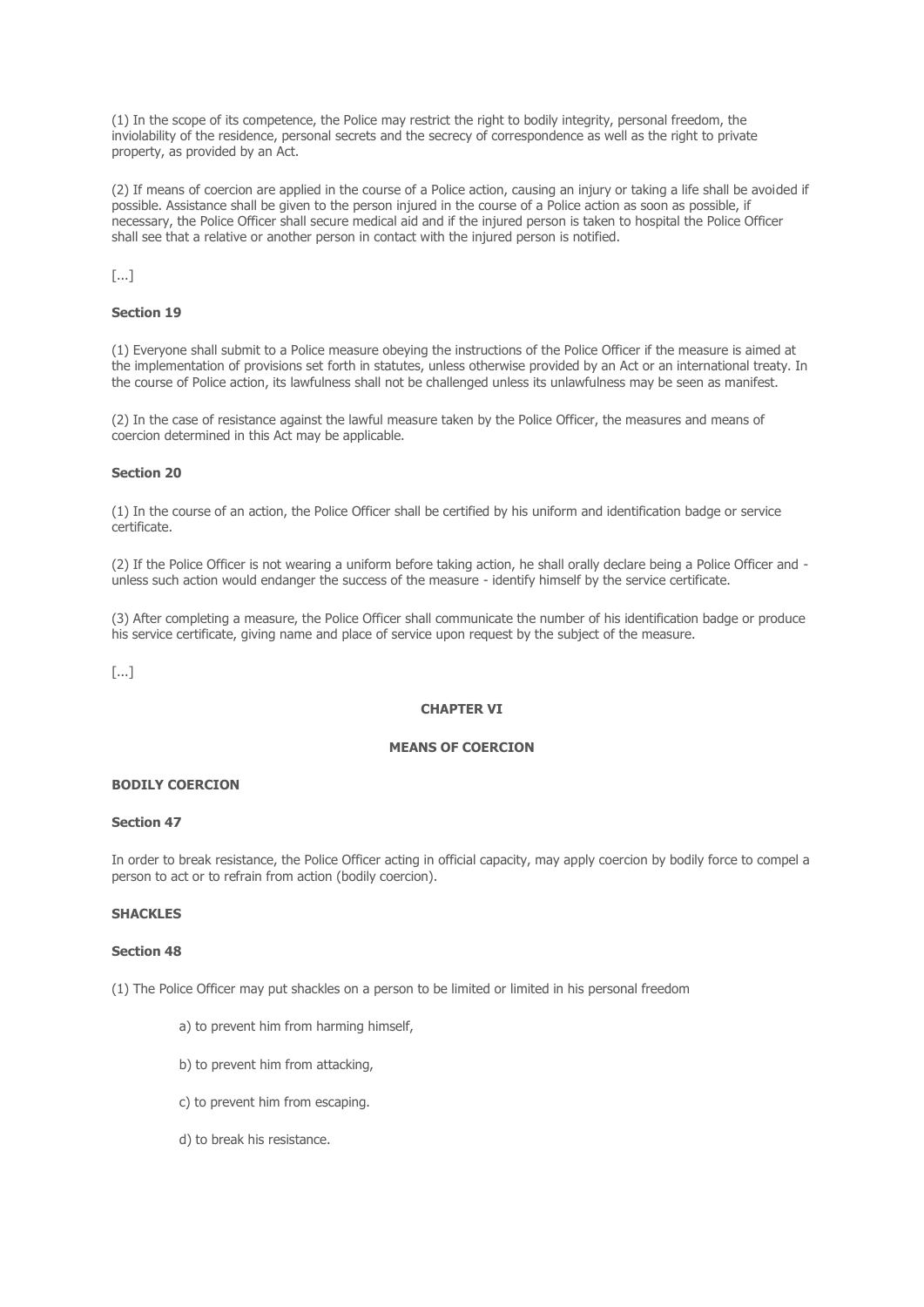## **APPLYING CHEMICAL DEVICE, ELECTRIC SHOCKING DEVICE, POLICE TRUNCHEON, FLAT OF SWORD OR OTHER MEANS**

#### **Section 49**

(1) The Police Officer may use regulation chemical or electric shocking device, Police truncheon or flat of sword in order to

a) avert an attack directly endangering the life, bodily integrity of others or his own or the security of property,

b) break resistance to a lawful action taken by Police.

(2) The Police Officer may use regulation rubber bullets, pyrotechnic device, tear gas grenade, capturing net, irritant gas, further on water cannon, to avert the endangerment of the life and bodily integrity of others or of his own or when the conditions of using a gun (Section 54.) are present.

## **USE OF SERVICE DOG**

#### **Section 50**

(1) The Police Officer may use a muzzled service dog, on leash or without a leash, as a means of coercion, if the conditions of applying bodily coercion (Section 47.) are present.

(2) The Police Officer may use an unmuzzled service dog on leash if an unlawfully gathered crowd cannot be dispersed through the application of a less severe means of coercion (Sections 47-49.),or if it is necessary to disperse a crowd endangering public safety gravely or to overcome active resistance to Police action.

(3) The Police Officer may use an unmuzzled and unleashed service dog in order to

- a) avert an attack threatening with grave bodily injury;
- b) to apprehend a person who may be suspected with foundation of the perpetration of a serious offence;
- c) avert an attack directed against his person or an act threatening directly his life or bodily integrity.

## **ROADBLOCK**

## **Section 51**

For the purposes of the apprehension of the perpetrator of a criminal offence, the Police may order the reduction of road traffic, in the course of that, taking into account the safety of traffic, a roadblock may be set up.

#### **THE USE OF GUN**

#### **Section 52**

(1) With the exception of the case of rightful defence and emergency, the right of a Police Officer to use a gun shall be authorised in accordance with this Act.

(2) The use of the gun may take place either by the Police Officer's own decision or upon order. In the case of applying troops in a closed formation, a gun may be used only upon order.

## **Section 53**

(1) Only shooting intentionally and aiming at a person shall be regarded as use of a gun.

(2) If the conditions under this Act for using a gun manifest themselves, the Police Officer may use any object as a weapon. In such a case, the provisions relevant for the use of a gun shall apply as appropriate.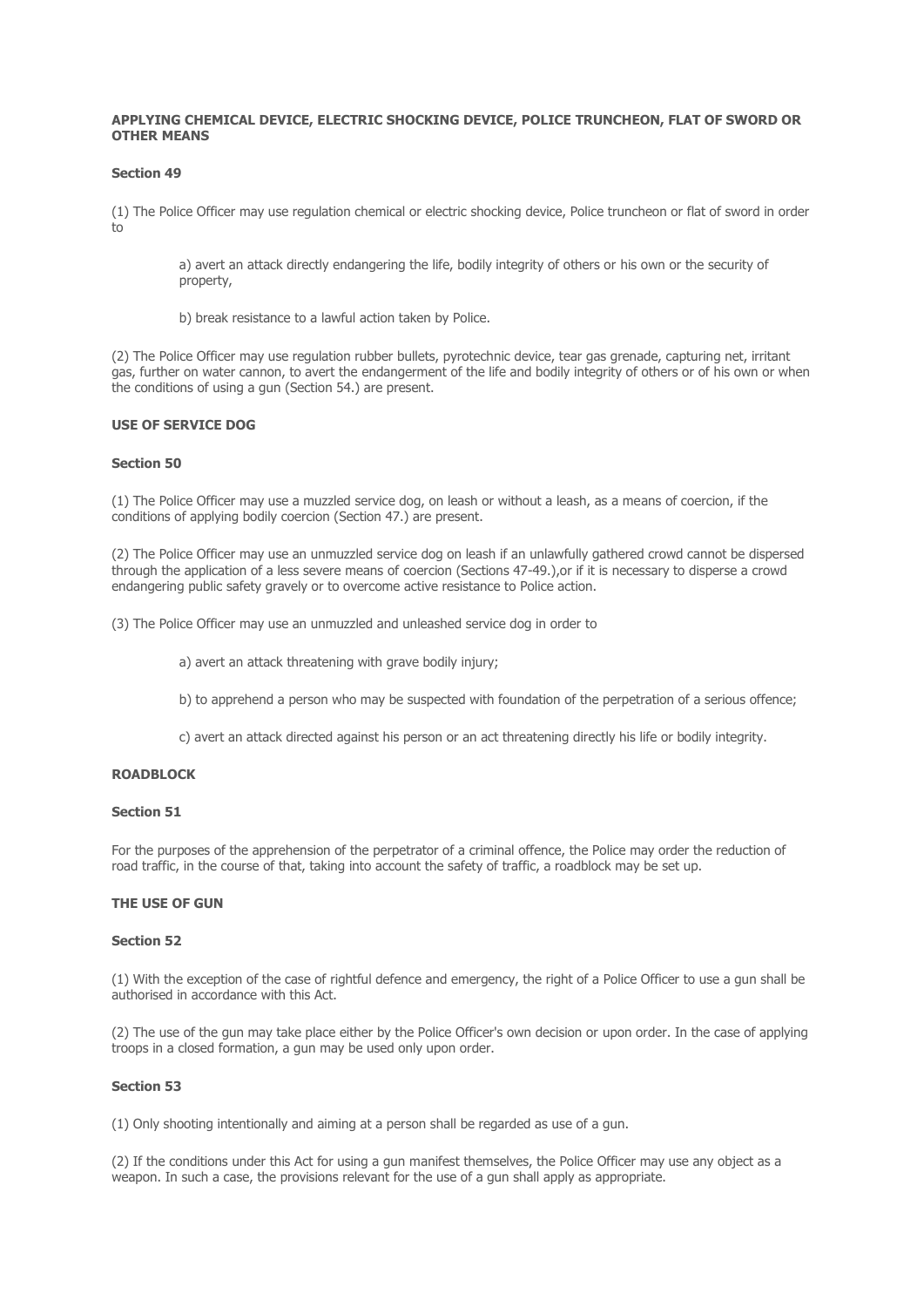(3) For the application of this Act, the use of regulation rubber bullets, pyrotechnic devices, tear gas grenade, shooting the capturing net at the target by a gun or other shooting device for the purposes of dispersing a mob or maintaining order, shall not be considered as the use of a gun.

(4) The use of regulation plastic projectiles for purposes not mentioned in Par (3) shall take place only the case if, considering all the circumstances, the lawful aims of the use may not be achieved by the use of other means or such a use was unsuccessful. For the use of plastic projectiles, the rules of the use of a gun shall apply as appropriate.

#### **Section 54**

The Police Officer may use a gun

a) to avert a direct threat to, or attack against, life;

b) to avert a direct attack gravely endangering bodily integrity;

c) to prevent or to interrupt the perpetration of an offence of causing public danger, terrorist act or aeroplane hijacking;

d) to prevent an offence to be perpetrated through the use of a gun, explosives or other means suitable to take life;

e) to prevent an act aimed at the unlawful acquisition of a gun or explosives by violence;

f) to avert an armed attack directed against a facility of outstanding importance for the functioning of the state or for the supply of the population;

g) to apprehend, or to prevent the escape of, the perpetrator who took someone's life intentionally,

h) to apprehend, or to prevent the escape of, the perpetrator of an offence against the state (Chapter X. of the Penal Code), against humanity (Chapter XI. of the Penal Code);

i) against the person not complying with the Police instruction to put down the weapon or other dangerous object he has with him and whose behaviour indicates the direct use of the weapon or other dangerous object against human life;

j) to prevent from escaping, from being freed by violence or to catch, a person apprehended, under arrest because of the perpetration of a criminal offence or kept captive under a

k) to avert an attack directed against the Police Officer's own life, bodily integrity or personal freedom.

## **Section 55**

With the exception of the cases of combating an armed attack or an attack made with weapons or overcoming armed resistance or use against a person in a crowd (Section 57), the use of a gun shall not be allowed if

a) it endangers the life or bodily integrity of a person the conditions to use of a gun against whom are not present;

b) the objective of the Police action may be achieved by shooting at an object or an animal.

## **Section 56**

(1) The use of a gun shall be preceded, in the order of listing, by

- a) directing the instructed person to comply with the Police measure;
- b) the application of other means of coercion;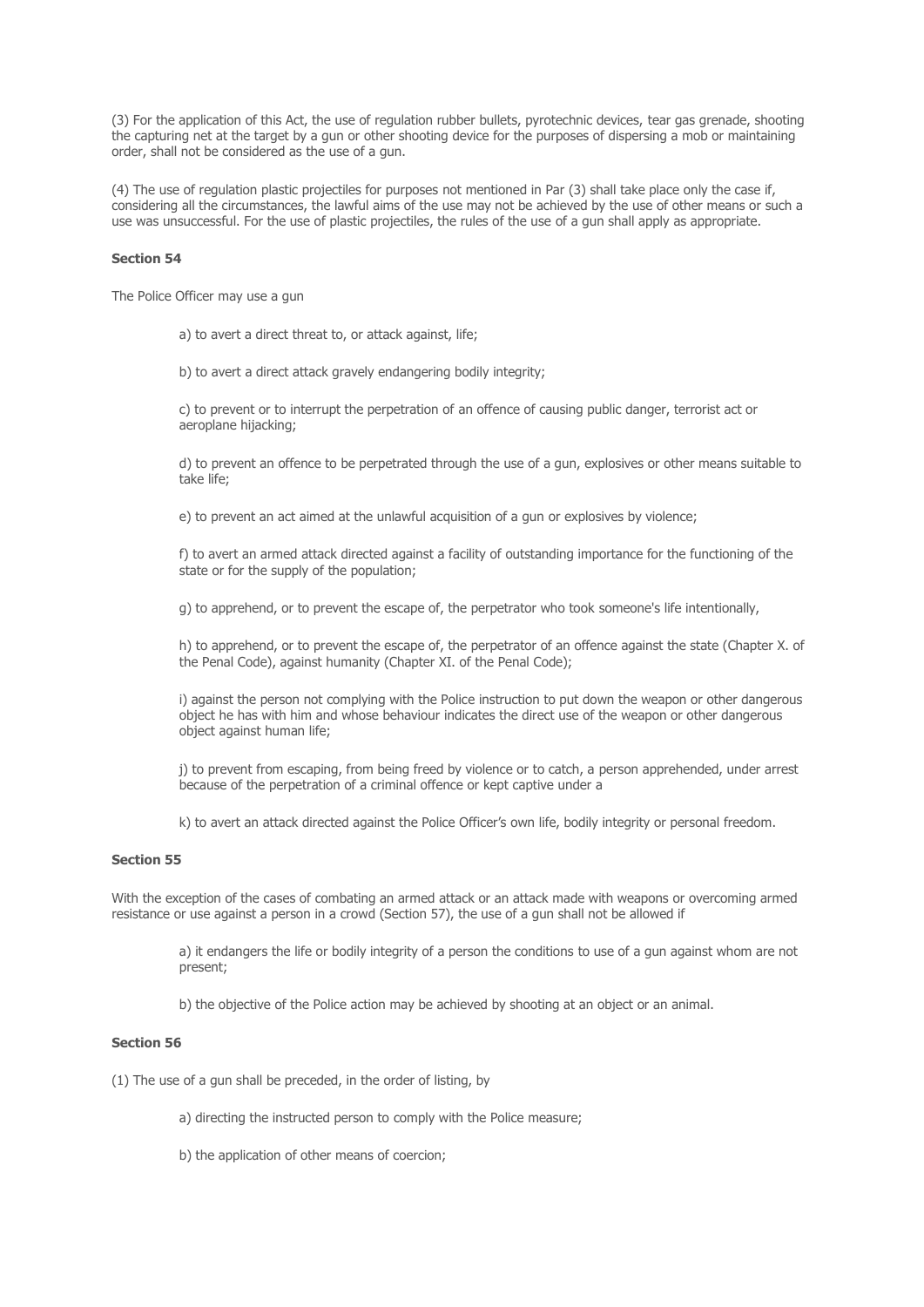- c) a warning that a gun will be used;
- d) a warning shot.

(2) The measures preceding the use of a gun may be partly or fully forgone if under the circumstances of the case there is no time for the preceding measures and the delay directly endangers the success of the measure or the life or bodily integrity of the Police Officer or any other person.

## **THE USE OF A GUN AGAINST A PERSON IN A CROWD**

#### **Section 57**

(1) The use of a gun against a person in a crowd or in a gathering of people shall not be allowed except when the conditions for using a gun against an individual person (Section 54) are present. The use of the gun shall be directed against the individual person.

(2) The use of a gun shall not be found unlawful if, in the course of use of a gun according to regulations, a person, who has not left the scene although instructed by the Police to do so, is hit.

(3) The use of a gun against a person in a crowd or in a gathering of people shall be preceded, in the order of this listing, by

a) ordering the crowd or the gathering of persons to disperse or to terminate the unlawful behaviour;

b) the use Police troops or other coercive measure aimed at the dispersion of the crowd or gathering of people;

- c) a warning that a gun will be used;
- d) a warning shot.

(4) For forgoing the measures preceding the use of firearm against a person in a crowd or in a gathering of people, the rules of using a gun against an individual person shall be guiding.

## **THE USE OF POLICE TROOPS**

#### **Section 58**

(1) Police Officers may be used as troops

a) in the case of the perpetration of an offence aimed at changing the constitutional order by force (Section 139. of the Penal Code);

b) to terminate events endangering the life or safety of the property of person on a . mass scale or to prevent such events and to apprehend the perpetrators;

- c) to find and apprehend an fleeing armed perpetrator of a grave criminal offence;
- d) to terminate an act of terrorism, to free hostages;
- e) to search for a missing object or person;
- f) to prevent a disaster and to eliminate its consequences;

g) to maintain the order of an event under the Act on the right to assembly or of any other important event;

h) to guard and protect a protected person, a dangerous shipment or a facility of outstanding importance for the functioning of the state or for the supply of the population;